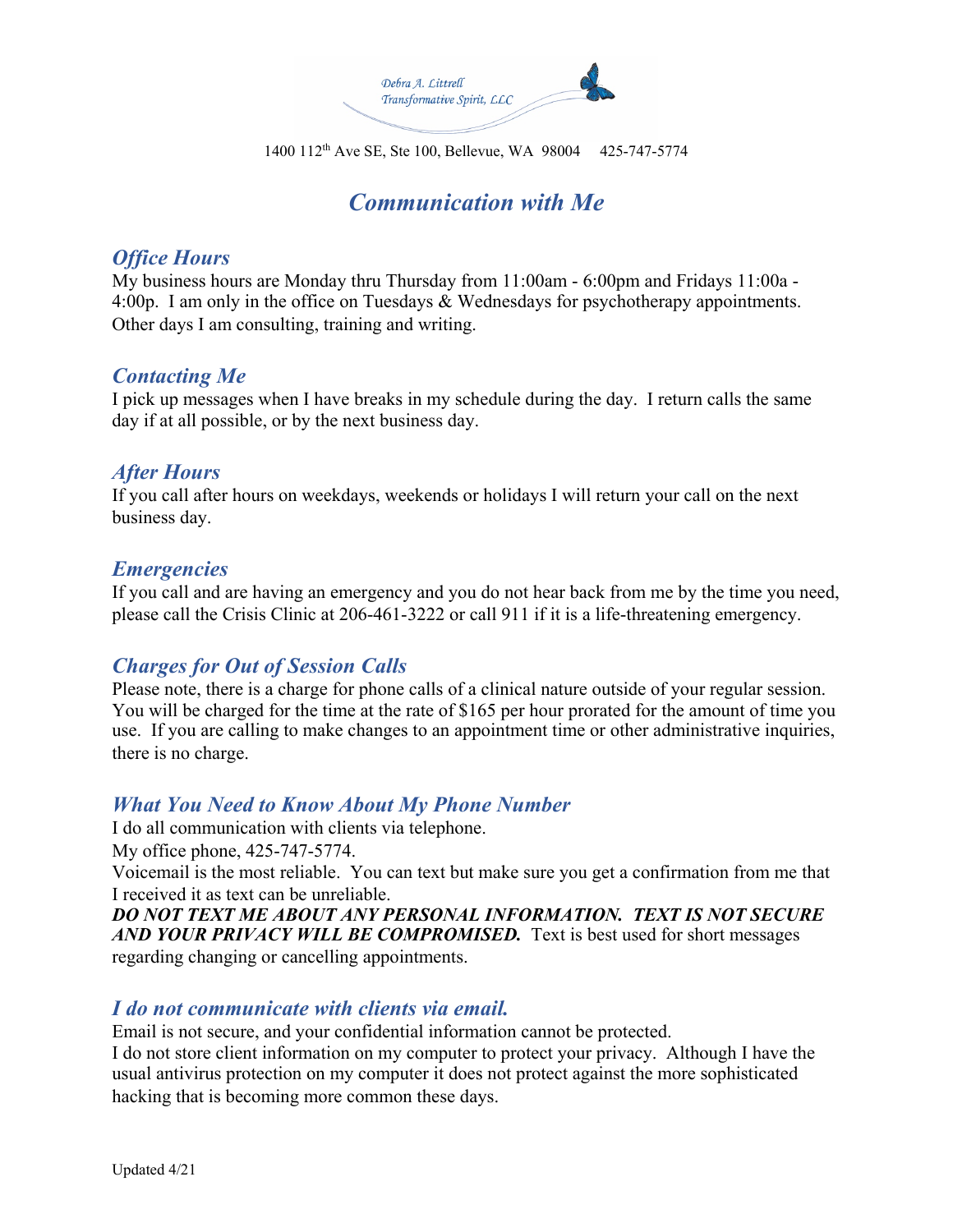**Do not email me about changing or canceling appointments or any information of a personal nature about what has been going on for you.** Besides the potential breach of confidentiality, I do not pick up email regularly, sometimes for days, so I may not get information in a timely manner.

I know this way of communicating may seem a bit old fashion, but because of more recent security breaches that have been publicized I prefer to protect us both from potential problems. I have found voicemail to be the only dependable way of getting my messages.

## *CANCELLATION POLICY*

To provide you with high quality care, it is important for you to keep your scheduled appointment with me. Valuable time has been reserved for you. The material you will be working on builds with each week so missing appointments results in inconsistent and often incomplete treatment. We will be following a specific treatment plan designed specifically for you.

When you are late or do not show for your appointment, it results in lost time which could prevent another person receiving care.

Patients arriving more than 15 minutes late to their appointment will be subject to my discretion as to whether they can be seen. If you cannot be seen or are more than 20 minutes late for a scheduled visit, it will automatically be considered a no show.

It is your responsibility to keep record of your appointment and to arrive on time.

## *What Qualifies as Notifying Me of a Cancellation?*

*If you need to cancel or reschedule your appointment, please contact the me, via phone call or the scheduler, 48 business hours in advance (this does not include weekends or holidays).*

For instance, if your appointment is on a Tuesday at 1:30p (Pacific Time), you will need to give notice by *voicemail* or cancel your appointment *via the scheduler* before 1:30pm (Pacific Time) on Friday. If adequate notice is not given full fee for the appointment is charged.

The scheduler is more efficient and allows you to make the changes you need without having to wait for my return call. If you call to change your appointment, leaving a voicemail for me will document the time you called in regard to the notice required. *Text is unreliable*. If my phone is off when you text your message will show a time/date stamp of when the text is delivered not when you sent it.

If you are unsure about an upcoming time, but still prefer to attend your session if you can, and need to meet the 48 hours' notice, you can leave me a *VOICEMAIL* prior to the 48-hour notice requirement letting me know your circumstance. This allows us to come up with a plan for how to handle the circumstance.